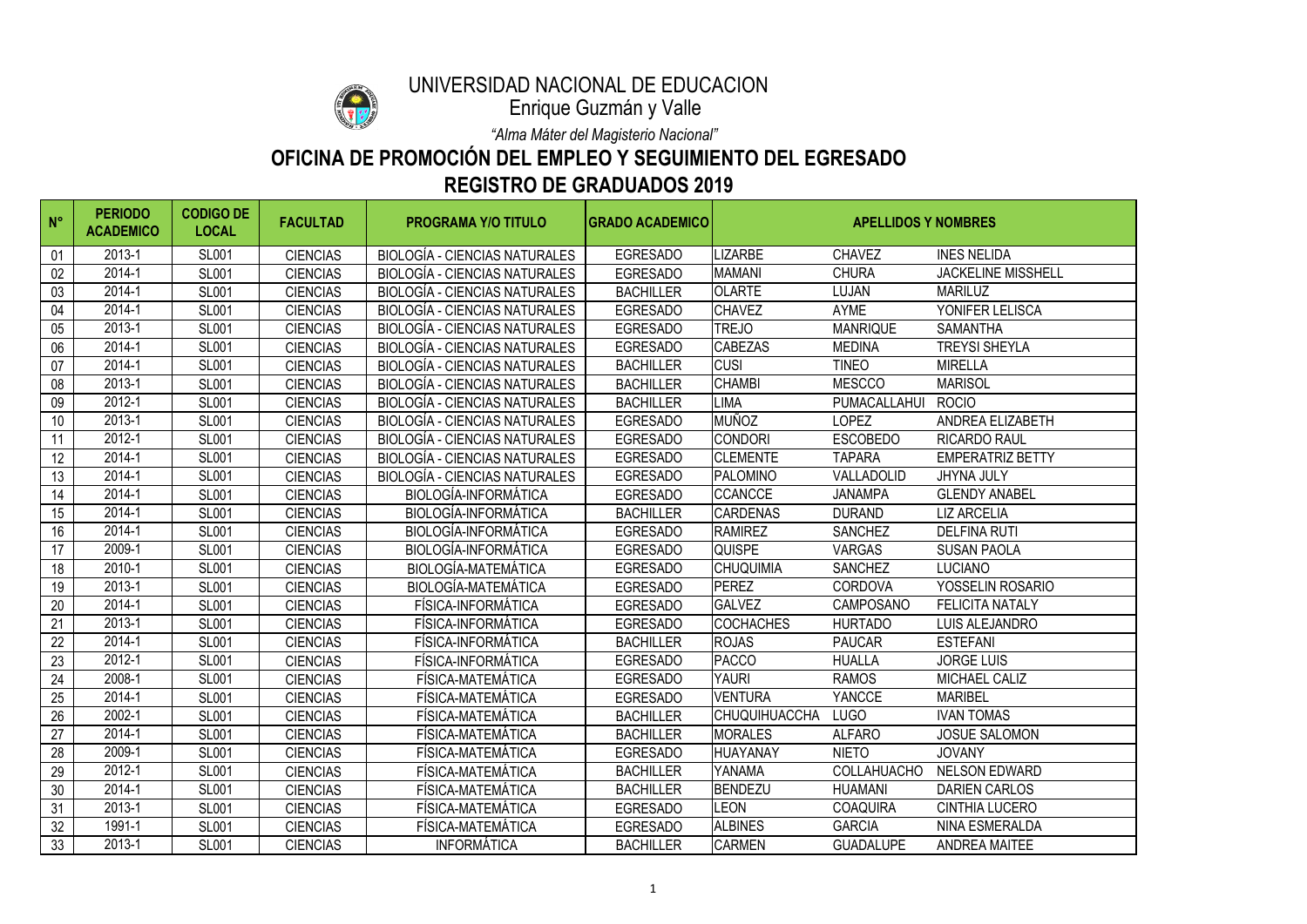

# UNIVERSIDAD NACIONAL DE EDUCACIÓN

#### **OFICINA DE PROMOCIÓN DEL EMPLEO Y SEGUIMIENTO DEL EGRESADO REGISTRO DE GRADUADOS 2019**

*"Alma Máter del Magisterio Nacional"*

Enrique Guzmán y Valle

| $N^{\circ}$ | <b>PERIODO</b><br><b>ACADEMICO</b> | <b>CODIGO DE</b><br><b>LOCAL</b> | <b>FACULTAD</b> | <b>PROGRAMA Y/O TITULO</b>      | <b>GRADO ACADEMICO</b> | <b>APELLIDOS Y NOMBRES</b> |                    |                         |
|-------------|------------------------------------|----------------------------------|-----------------|---------------------------------|------------------------|----------------------------|--------------------|-------------------------|
| 34          | 2012-1                             | <b>SL001</b>                     | <b>CIENCIAS</b> | <b>INFORMÁTICA</b>              | <b>EGRESADO</b>        | <b>BALBOA</b>              | <b>CARDENAS</b>    | <b>JOSUE GABRIEL</b>    |
| 35          | $2011 - 1$                         | <b>SL001</b>                     | <b>CIENCIAS</b> | <b>INFORMÁTICA</b>              | <b>EGRESADO</b>        | <b>APARCO</b>              | <b>CHOCCE</b>      | <b>LUIS</b>             |
| 36          | 2010-1                             | <b>SL001</b>                     | <b>CIENCIAS</b> | <b>INFORMÁTICA</b>              | <b>EGRESADO</b>        | <b>GARCIA</b>              | <b>OLARTE</b>      | <b>NIKO</b>             |
| 37          | 2006-1                             | <b>SL001</b>                     | <b>CIENCIAS</b> | <b>INFORMÁTICA</b>              | <b>EGRESADO</b>        | <b>SANTILLAN</b>           | <b>RAMIREZ</b>     | <b>RUBEN TEODORO</b>    |
| 38          | 2014-1                             | <b>SL001</b>                     | <b>CIENCIAS</b> | <b>INFORMÁTICA</b>              | <b>BACHILLER</b>       | <b>CCORIMANYA</b>          | <b>MONTES</b>      | <b>ANA MARIA</b>        |
| 39          | 2014-1                             | <b>SL001</b>                     | <b>CIENCIAS</b> | <b>INFORMÁTICA</b>              | <b>EGRESADO</b>        | <b>BENITES</b>             | <b>VILLANUEVA</b>  | <b>MONICA JANETH</b>    |
| 40          | 2014-1                             | <b>SL001</b>                     | <b>CIENCIAS</b> | <b>INFORMÁTICA</b>              | <b>EGRESADO</b>        | <b>SICHA</b>               | <b>LUJAN</b>       | <b>JEAN FRANCO</b>      |
| 41          | 2014-1                             | <b>SL001</b>                     | <b>CIENCIAS</b> | <b>INFORMÁTICA</b>              | <b>EGRESADO</b>        | <b>PAREDES</b>             | <b>MENDOZA</b>     | <b>EDDY GODOFREDO</b>   |
| 42          | 2014-1                             | <b>SL001</b>                     | <b>CIENCIAS</b> | <b>INFORMÁTICA</b>              | <b>EGRESADO</b>        | <b>ROJAS</b>               | <b>AGUIRRE</b>     | <b>HANS CHRISTIAN</b>   |
| 43          | 2014-1                             | <b>SL001</b>                     | <b>CIENCIAS</b> | <b>INFORMÁTICA</b>              | <b>EGRESADO</b>        | <b>RIVAS</b>               | <b>HUAMANTTUPA</b> | <b>REYNALDO JOHNIOR</b> |
| 44          | 2014-1                             | <b>SL001</b>                     | <b>CIENCIAS</b> | <b>INFORMÁTICA</b>              | <b>EGRESADO</b>        | <b>HUAMAN</b>              | <b>ESPILLCO</b>    | YANIR HIROSHI           |
| 45          | 2013-1                             | <b>SL001</b>                     | <b>CIENCIAS</b> | MATEMÁTICA                      | <b>EGRESADO</b>        | <b>CORTEZ</b>              | <b>CRISOLOGO</b>   | <b>ELI ANAIS</b>        |
| 46          | 2013-1                             | <b>SL001</b>                     | <b>CIENCIAS</b> | MATEMÁTICA                      | <b>EGRESADO</b>        | <b>MALLCO</b>              | <b>GAYO</b>        | <b>JEAN CARLOS</b>      |
| 47          | 2006-1                             | <b>SL001</b>                     | <b>CIENCIAS</b> | <b>MATEMÁTICA</b>               | <b>EGRESADO</b>        | <b>SALAZAR</b>             | <b>LIMA</b>        | <b>EDDY MICHAEL</b>     |
| 48          | 2014-1                             | <b>SL001</b>                     | <b>CIENCIAS</b> | MATEMÁTICA                      | <b>EGRESADO</b>        | <b>ALTAMIRANO</b>          | <b>GONZALES</b>    | <b>JUAN MANUEL</b>      |
| 49          | 2013-1                             | <b>SL001</b>                     | <b>CIENCIAS</b> | MATEMÁTICA                      | <b>EGRESADO</b>        | <b>LAVADO</b>              | <b>CHIPANA</b>     | <b>KIM SMITH</b>        |
| 50          | 2013-1                             | <b>SL001</b>                     | <b>CIENCIAS</b> | MATEMÁTICA                      | <b>EGRESADO</b>        | <b>IMELENDEZ</b>           | <b>LEON</b>        | <b>RICHARD MICHELL</b>  |
| 51          | 2014-1                             | <b>SL001</b>                     | <b>CIENCIAS</b> | MATEMÁTICA                      | <b>EGRESADO</b>        | <b>ARTEAGA</b>             | <b>CALIXTRO</b>    | <b>YENIFER</b>          |
| 52          | 2010-1                             | <b>SL001</b>                     | <b>CIENCIAS</b> | <b>MATEMÁTICA</b>               | <b>BACHILLER</b>       | <b>DE LA CRUZ</b>          | <b>PECEROS</b>     | <b>MIGUEL ANGEL</b>     |
| 53          | 2010-1                             | <b>SL001</b>                     | <b>CIENCIAS</b> | MATEMÁTICA                      | <b>EGRESADO</b>        | <b>MAYORCA</b>             | <b>VALLE</b>       | <b>MAYRA ALEJANDRA</b>  |
| 54          | 2014-1                             | <b>SL001</b>                     | <b>CIENCIAS</b> | MATEMÁTICA                      | <b>EGRESADO</b>        | <b>VILA</b>                | <b>POMA</b>        | YESENIA ANALY           |
| 55          | 1998-1                             | <b>SL001</b>                     | <b>CIENCIAS</b> | <b>MATEMÁTICA - INFORMÁTICA</b> | <b>EGRESADO</b>        | <b>FERNANDEZ</b>           | DE LA CRUZ         | <b>NOELIA ZAIDA</b>     |
| 56          | 1998-1                             | <b>SL001</b>                     | <b>CIENCIAS</b> | MATEMÁTICA - INFORMÁTICA        | <b>EGRESADO</b>        | <b>GONZALES</b>            | <b>PADILLA</b>     | <b>MARINA DOMY</b>      |
| 57          | 2014-1                             | <b>SL001</b>                     | <b>CIENCIAS</b> | MATEMÁTICA E INFORMÁTICA        | <b>EGRESADO</b>        | <b>ORE</b>                 | <b>ZUÑIGA</b>      | <b>MCX LUIS</b>         |
| 58          | $2014 - 1$                         | <b>SL001</b>                     | <b>CIENCIAS</b> | <b>MATEMÁTICA E INFORMÁTICA</b> | <b>EGRESADO</b>        | PAUCAR                     | <b>GARCIA</b>      | WILLIAM                 |
| 59          | 2014-1                             | <b>SL001</b>                     | <b>CIENCIAS</b> | <b>MATEMÁTICA E INFORMÁTICA</b> | <b>EGRESADO</b>        | <b>ARTEAGA</b>             | <b>SEDANO</b>      | <b>DIANNA EDITH</b>     |
| 60          | 2014-1                             | <b>SL001</b>                     | <b>CIENCIAS</b> | <b>MATEMÁTICA E INFORMÁTICA</b> | <b>EGRESADO</b>        | <b>PORRAS</b>              | <b>PORRAS</b>      | <b>WILMER ISMAEL</b>    |
| 61          | 2014-1                             | <b>SL001</b>                     | <b>CIENCIAS</b> | MATEMÁTICA E INFORMÁTICA        | <b>EGRESADO</b>        | <b>CHUQUIYAURI</b>         | <b>SANTANA</b>     | <b>JORGE LUIS</b>       |
| 62          | 2014-1                             | <b>SL001</b>                     | <b>CIENCIAS</b> | MATEMÁTICA E INFORMÁTICA        | <b>EGRESADO</b>        | <b>RUIZ</b>                | <b>QUISPE</b>      | <b>FRANKLIN VICTOR</b>  |
| 63          | 2014-1                             | <b>SL001</b>                     | <b>CIENCIAS</b> | MATEMÁTICA E INFORMÁTICA        | <b>EGRESADO</b>        | <b>BRAVO</b>               | <b>HURTADO</b>     | <b>MARIANA GABRIELA</b> |
| 64          | 1999-1                             | <b>SL001</b>                     | <b>CIENCIAS</b> | MATEMÁTICA E INFORMÁTICA        | <b>EGRESADO</b>        | <b>RODRIGUEZ</b>           | <b>ARHUIS</b>      | <b>CARLOS FERNANDO</b>  |
| 65          | 2002-1                             | <b>SL001</b>                     | <b>CIENCIAS</b> | <b>MATEMÁTICA E INFORMÁTICA</b> | <b>EGRESADO</b>        | <b>LOPEZ</b>               | <b>LUQUE</b>       | <b>DANIEL ELIAS</b>     |
| 66          | 2005-1                             | <b>SL001</b>                     | <b>CIENCIAS</b> | MATEMÁTICA E INFORMÁTICA        | <b>EGRESADO</b>        | <b>SACHA</b>               | <b>CARDENAS</b>    | <b>EDITH</b>            |